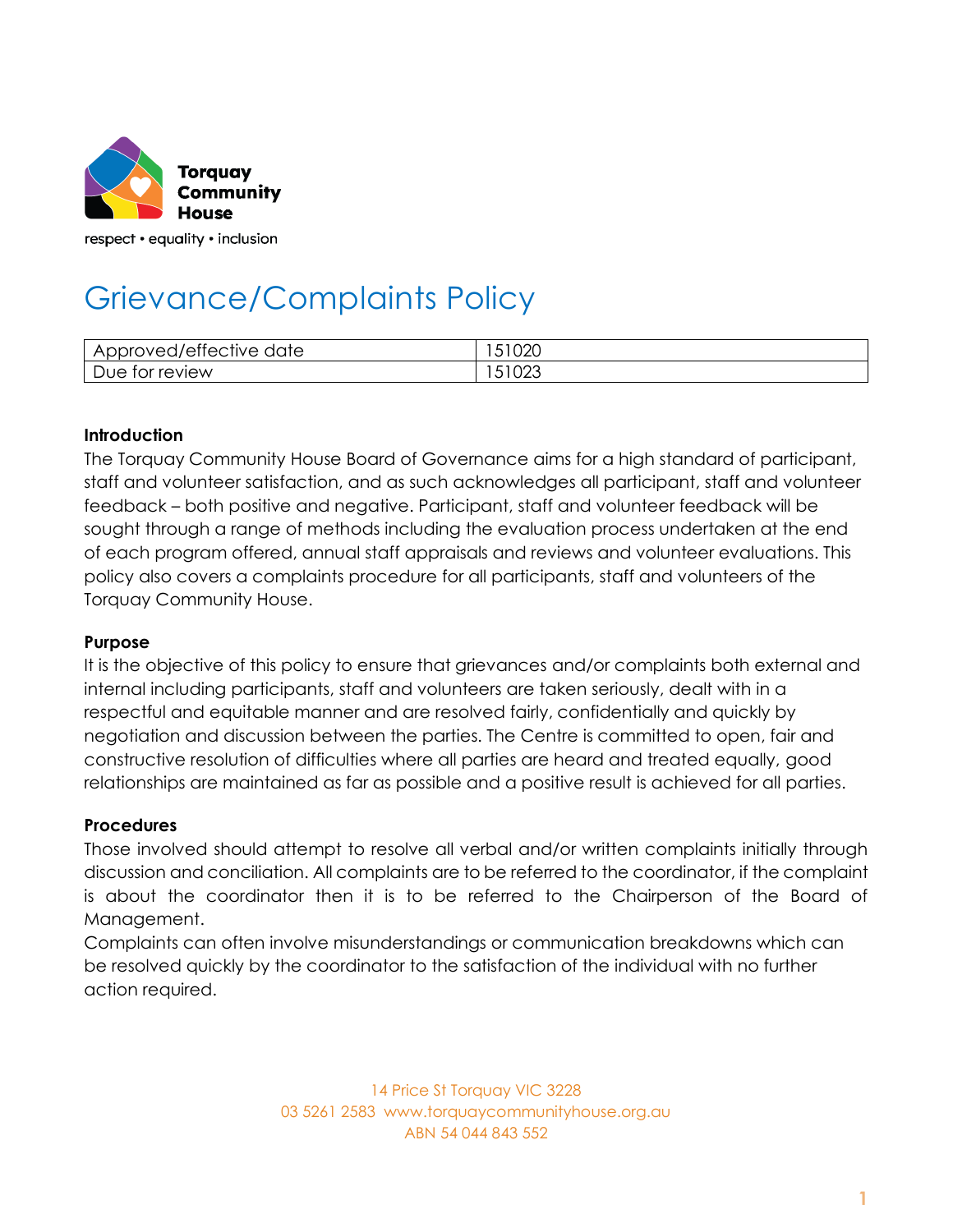Serious allegations will be addressed within 24 hours, and in the instance of a serious complaint about a worker or committee person, that person shall not have contact with the individual making the complaint.

Torquay Community House maintains a register of complaints that which will allow identification of the following issues:

- Submission date of complaint
- Nature of complaint
- Date/s when cause of complaint occurred
- Proposed action/process agreed upon
- Timeline for action

The privacy and security of such information should be ensured.

If unresolved, the complaint is to be made in writing to the Coordinator addressed by them in accordance with the Grievance/Complaints Policy. If the grievance is against the Coordinator, the written complaint is to be addressed to the Chairperson of the Board of Management and marked "Confidential'.

If the parties are unable to resolve the dispute amicably, then the parties must within ten [10] days hold a meeting in the presence of a mediator. Both parties should agree on the choice of mediator, who can be either the Coordinator of the Centre, the Chairperson or other member of the Board of Management, or an independent mediator chosen by agreement between each party involved.

All applicants shall be given the opportunity to formally present their case to the mediator.

- The mediator cannot be a member who is party to the dispute.
- The parties to the dispute must in good faith attempt to settle the matter by mediation.

The mediator, in conducting the mediation must:

- give the parties to the mediation process every opportunity to be heard
- allow due consideration by all parties of any written statement submitted by any party
- ensure that natural justice is accorded to the parties to the dispute throughout the mediation process.
- The mediator must not determine the dispute.

14 Price St Torquay VIC 3228 03 5261 2583 www.torquaycommunityhouse.org.au ABN 54 044 843 552